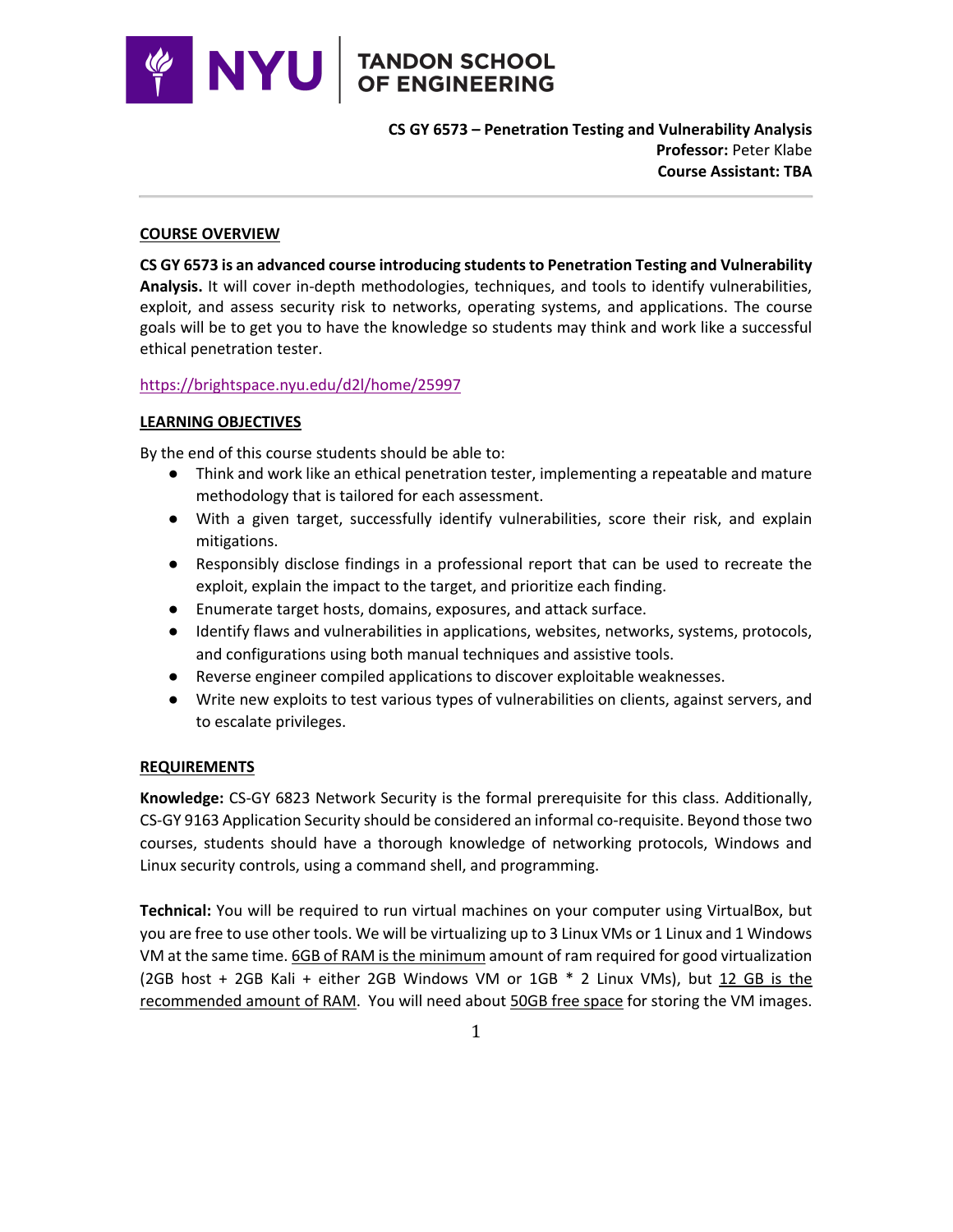

### **COURSE STRUCTURE**

The course will be delivered entirely online and each week you will be responsible for listening to a lecture and completing a lab. All course work will be posted and completed on NYU's Brightspace website. External resources may be posted and shared but the Brightspace page is the primary tool which the class will use.

### **LEARNING TIME RUBRIC**

| <b>Learning Time</b><br><b>Element</b> | <b>Weekly Time</b><br>on Task | <b>Notes</b>                                                                                                                          |
|----------------------------------------|-------------------------------|---------------------------------------------------------------------------------------------------------------------------------------|
| Lecture<br>(Active<br>Module)          | 2-3 hours                     | Video and interactive text format. Expect quizzes throughout<br>the module.                                                           |
| <b>Discussions</b>                     | 0.5 hours                     | Students discuss the instructor's questions for each lesson.                                                                          |
| Reading &<br>Research                  | 2.5 hour                      | Students complete recommended readings (online journal<br>articles and tutorials) and work on their related research<br>presentation. |
| Online Labs                            | 2-3 hours                     | Students independently work on Online cybersecurity labs.<br>Students will submit a screenshot of their completion.                   |
| <b>Peer Review</b>                     | 2.0 hours                     | Students participate in peer review sessions with other<br>students' work, reviewing and providing feedback.                          |

All learning time will be asynchronous. Asynchronous is defined as any non-real time student learning, such as recorded lecture, podcast, interactive module, articles, websites, etc. This also includes any student-to-student or faculty-to-student communication that may happen with an asynchronous tool, such as discussion board, chatroom, e-mail, text, etc.

#### **COURSE COMMUNICATION**

NYU Classes will be the primary location for the course homepage, lessons, labs, announcements, day-to-day communication, questions, discussion, and webinars.

Class website: https://brightspace.nyu.edu/d2l/home/25997

# **Weekly virtual office hours**

Once a week on an evening to be determined, we will have a 1 to 2 hour webinar/office hour session with the professor. This is an opportunity to hear more details, discuss, and ask questions about the course material, labs, or any other topic. These are not structured, and attendance is optional but encouraged especially if you have questions about lectures.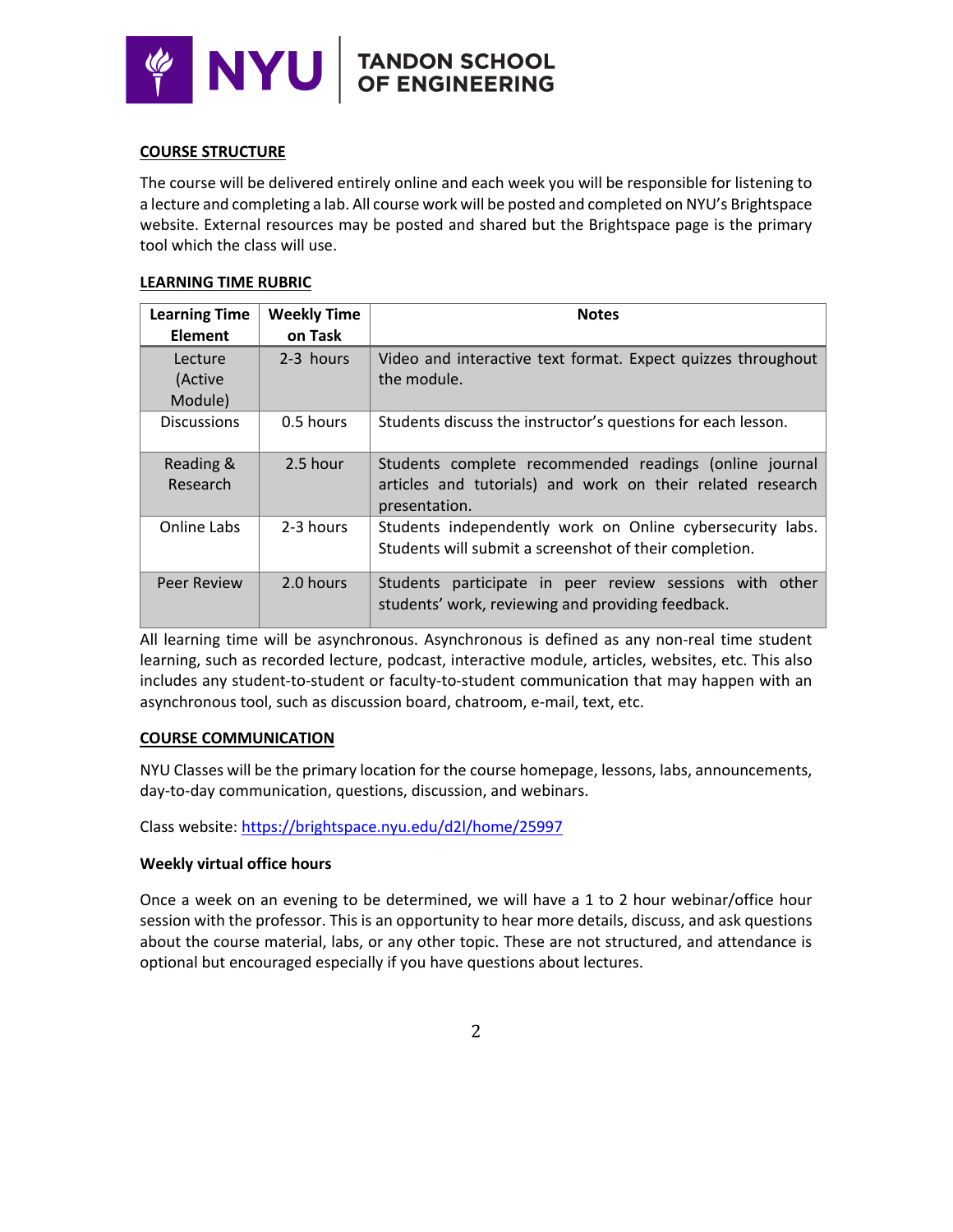

# **COURSE MATERIAL**

Reading and course material will be provided each week. Is it expected that you complete all readings, lessons, and labs. You will not need to purchase any books or materials for this course.

You can access NYU's central library here: http://library.nyu.edu/

# **COURSE OUTLINE**

We will follow the NYU calendar and schedule the course as if it were on a Thursday.

https://www.nyu.edu/registrar/calendars/university-academic-calendar.html

https://calendar.google.com/calendar/embed?src=nyu.edu\_5peqldm6fpaj6hj2ko75jhpak8%40g roup.calendar.google.com

| Unit                    | Date | <b>Title</b>                                      | <b>Assignments</b> | <b>Test Plan / Report</b>       |
|-------------------------|------|---------------------------------------------------|--------------------|---------------------------------|
| $\mathbf{1}$            | 1/28 | Intro & Pen Test Methodologies                    |                    |                                 |
| $\overline{2}$          | 2/4  | Pen Test Process and Reporting                    |                    | Plan Introduction               |
| $\overline{\mathbf{3}}$ | 2/11 | <b>Recon and Enumeration for Pen Testers</b>      | #1 released        | Plan Scope                      |
|                         | 2/18 | Prez Day, NYU Thurs is a Mon                      |                    |                                 |
| 4                       | 2/25 | Scanning and Vulnerability Enumeration            | #1 due             | Plan Methodology                |
| 5                       | 3/4  | <b>Exploitation 1 - Foundations</b>               |                    | <b>Plan Deliverables</b>        |
| 6                       | 3/11 | Exploitation 2 - App Debug and<br>Reversing       |                    | Peer Feedback                   |
| $\overline{\mathbf{z}}$ | 3/18 | Exploitation 3 - Exploit Development              |                    |                                 |
| 8                       | 3/25 | <b>Web App Testing</b>                            | #2 released        | <b>Submit Plan</b><br>(Midterm) |
| 9                       | 4/1  | Web App Vulns and Exploits 1                      |                    |                                 |
|                         | 4/8  | Final Project Release / Review week               | #2 due             | Release Final -<br>Report       |
| 10                      | 4/15 | Web App Vulns and Exploits 2                      |                    |                                 |
| 11                      | 4/22 | Post Exploitation - Owning, Pivoting, Priv<br>Esc | #3 released        |                                 |
| 12                      | 4/29 | Exploitation - Passwords and<br>Authentication    |                    |                                 |
| ---                     | 5/6  | Continue work on Final                            | #3 due             |                                 |
|                         | 5/13 | Finals Week. Submit Final Project on<br>May 13    |                    | Pen Test Report<br>(Final)      |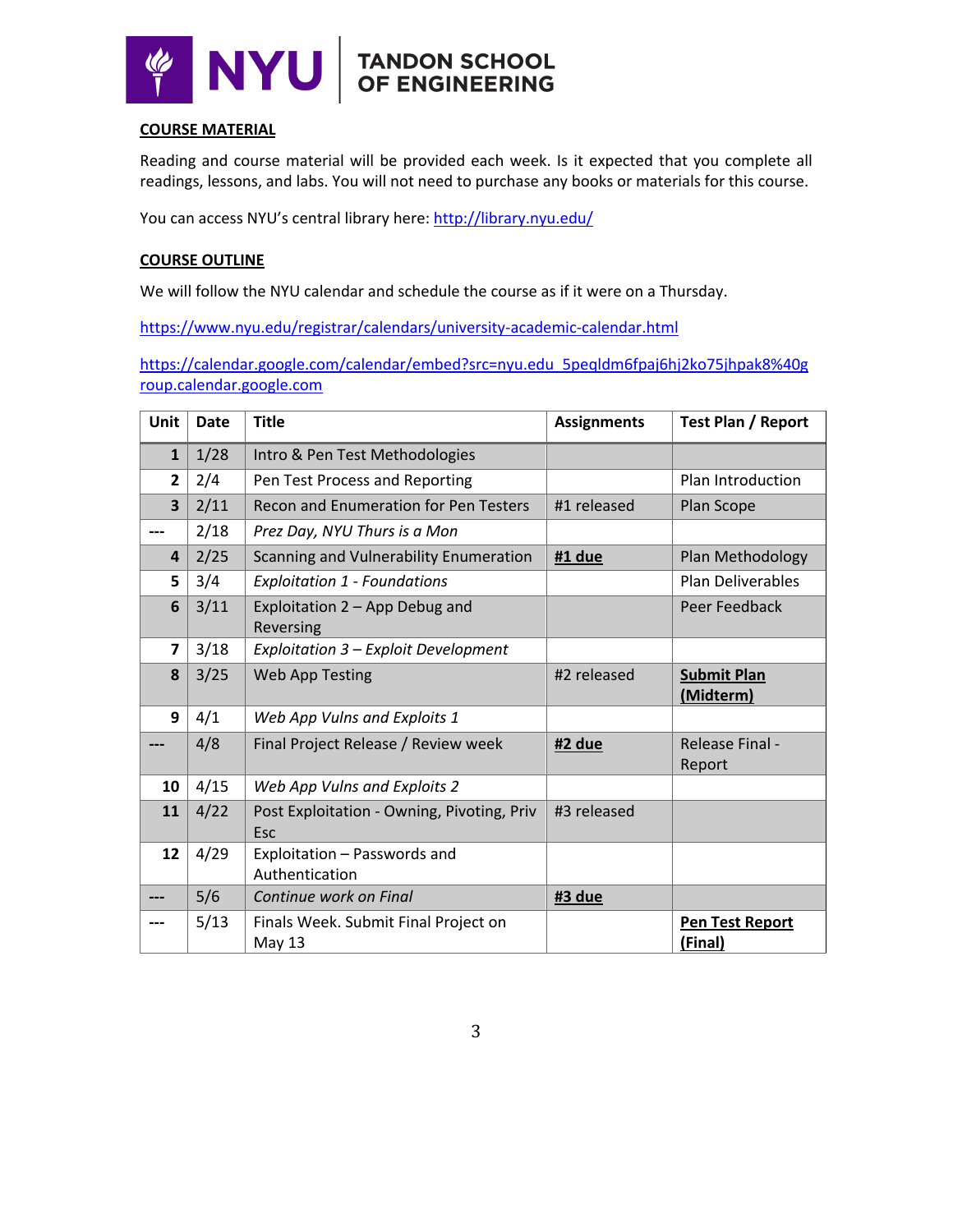

# **TANDON SCHOOL<br>OF ENGINEERING**

#### **GRADING**

- Assignments 30%
- Midterm 15%
- Final 15%
- Labs 20%
- Quizzes 20%

### **Quizzes**

There will be quizzes to complete after most units. Details will be released and available on the class website.

#### **Labs**

Each lesson will have a hands-on lab to complete. The labs will be opportunities to get some practice implementing the methodologies and using some tools to exercise the techniques we will cover. All labs are mandatory, and you are expected to complete them. Some labs will have an additional component to submit after the lab as proof of completion.

# **Assignments**

There will be assignments given through the semester to test your course knowledge and skills. Completion of these assignments will require knowledge and skills practiced in the labs too.

### **Midterm and Final**

For the midterm, you will be creating a Penetration Test Plan. We will work on it in several phases with each phase including peer review and feedback. These phases will be opportunities for improvement before the final Test Plan is submitted.

For the final, you will perform a penetration test and write a report on your findings. That will be due the week of finals. More detail will be released during the semester.